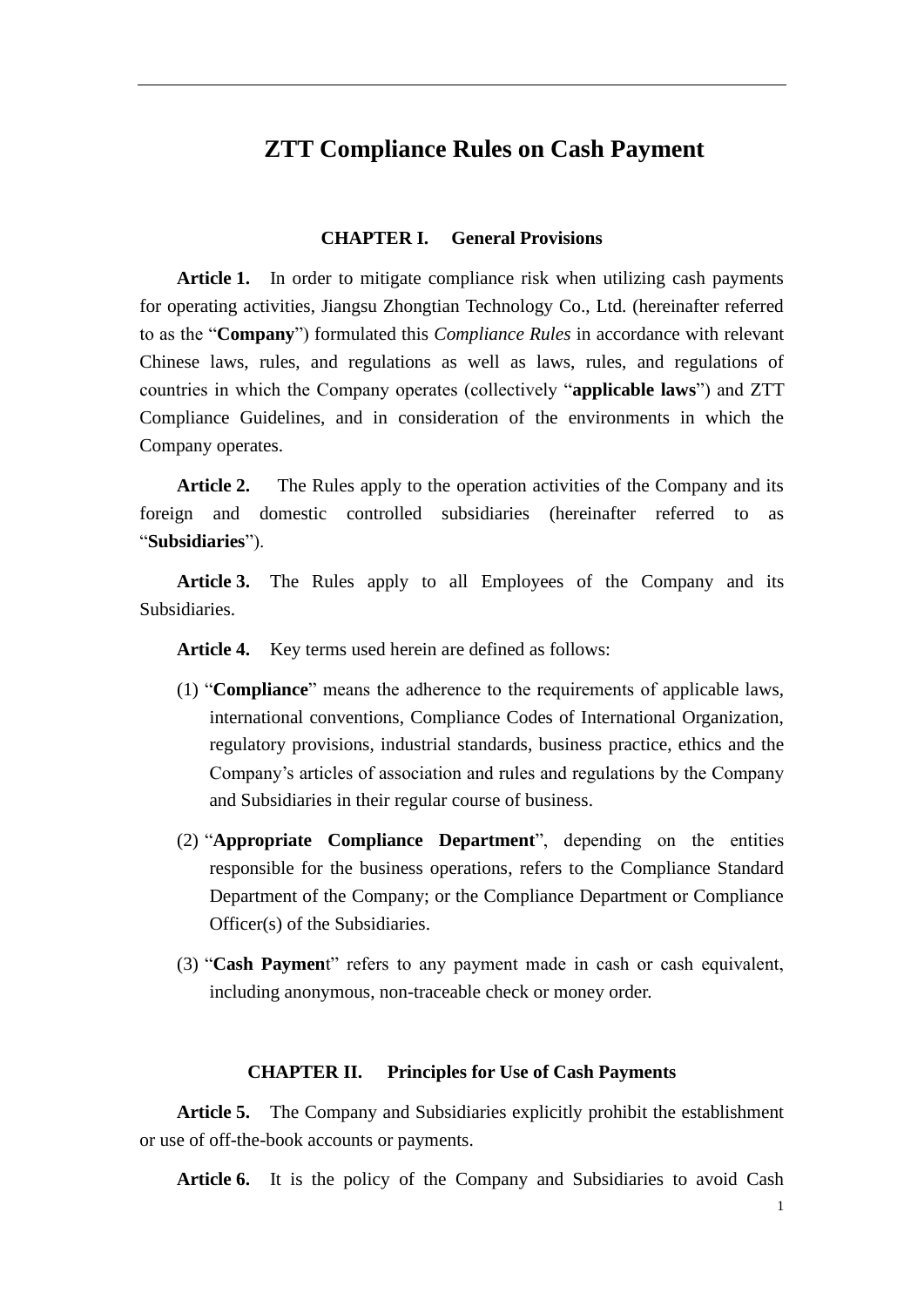Payments. However, in the event that the Company and Subsidiaries may conduct business with unreliable local banking sectors and financial institutions in certain countries and areas, small cash payment is allowed for purchase of local project equipment and materials, office supplies, and payment of wages to local employees in such countries or areas, except that any Facilitation Payments are generally prohibited (The definitions and related provisions of the Facilitation Payments are provided in Articles 10 to 13 of these Rules ). While not prohibited *per se*, since Cash Payments present high compliance-related risk, the Company and Subsidiaries must take strict and effective precautions before engaging in any Cash Payments.

**Article 7.** The Company and Subsidiaries shall have detailed financial controls for authorizing and documenting Cash Payments. These financial controls shall, at the least:

1. The cashier shall only make the Cash Payment upon the approval by the supervisor of business unit, supervisor of financial unit, and general manager or other authorized person for the report signed and submitted by the direct responsible person;

2. Maintain contemporaneous written documentation of each Cash Payment made;

3. Establish and improve cash accounting system, where each cash payment and balance shall be recorded;

4. Arrange Employees other than cashier, to inspect the cash reserves at least monthly regarding the conformity between cash reserves and accounts, filling inspection record, and to report to supervisor of financial unit when discovering problems.

**Article 8.** In addition to those rules and controls, the Rules on Cash Payment set out the ethical and compliance-related principles that should guide all Cash Payments. The following key principles apply to all Cash Payments:

1. All Cash Payments must comply with the *ZTT Compliance Guidelines*, *ZTT Compliance Rules on Gifts and Hospitality*, *ZTT Compliance Rules on Donations and Sponsorship*, and *ZTT Compliance Rules for Due Diligence on Third Party*.

2. Cash Payments may only be made when absolutely necessary due to the limitations of the relevant banking sector. Employees must explain why a Cash Payment was necessary for any particular payment.

3. Cash Payments must be fully documented with complete supporting documents identifying the recipient of the payment, such as an invoice, receipt or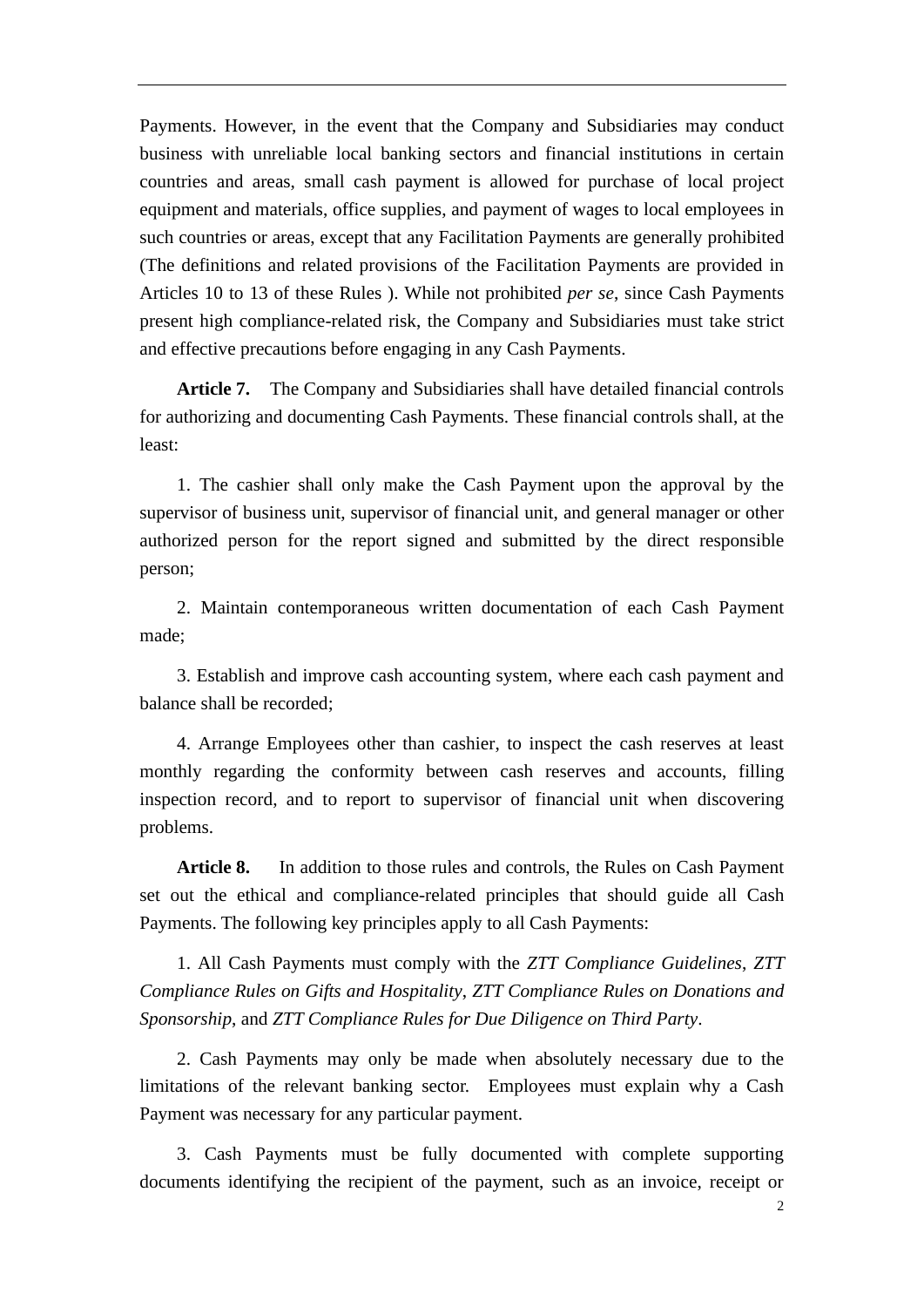internal purchase order, proof of the goods or services being purchased or the salaries being paid, or other internal supporting documentation. As a general rule, Employees may not make a Cash Payment without obtaining such documentation (see Article 8 and Annex 1 Cash Payment Management Chart for more information).

4. Given the particular concerns in this area, the Company will have zero tolerance for inappropriate use of Cash Payments. When making a Cash Payment, Employees must use caution to ensure that all relevant policies and rules are being carefully followed. Any Employee found to have made a Cash Payment in a manner that is inconsistent with the principles described herein will be appropriately disciplined

Article 9. In very limited situations, a receipt, invoice or internal purchase order or other internal supporting documents may not be available. In such circumstances, the Employee is permitted to make a Cash Payment only if the following conditions are met:

1. The amount does not exceed ¥500 equivalent;

2. The Cash Payment is immediately (within one business day) reported to the local appropriate compliance officer using the Cash Payment Reporting Form (Annex 2). The Employee making the payment must document the amount of the payment, the recipient, and the reason that a receipt, invoice or internal purchase order or other internal supporting documents was not obtained.

It will be the responsibility of the Compliance Standard Department of the Company to record payments made that were not documented with a receipt or invoice using the Cash Payment Log (Annex 3), and Appropriate Compliance Department shall report to the Compliance Standard Department of the Company on a monthly basis regarding payments made that were not documented with a receipt or invoice using the Cash Payment Log (Annex 3).

### **CHAPTER III. FACILITATION PAYMENTS**

**Article 10.** Facilitation Payments are small payments made to public official who is responsible but has non-discretionary authority for the routine official approval, to secure or expedite such routine official approval, such as: *payments to customs officials to accelerate the process of goods inspection or clearance, payments to officials of the company registration authority to accelerate company registration or permits issuance, payments to officials of the immigration authority to expedite the Visa approval, or payment to officials of the transportation authority to avoid or*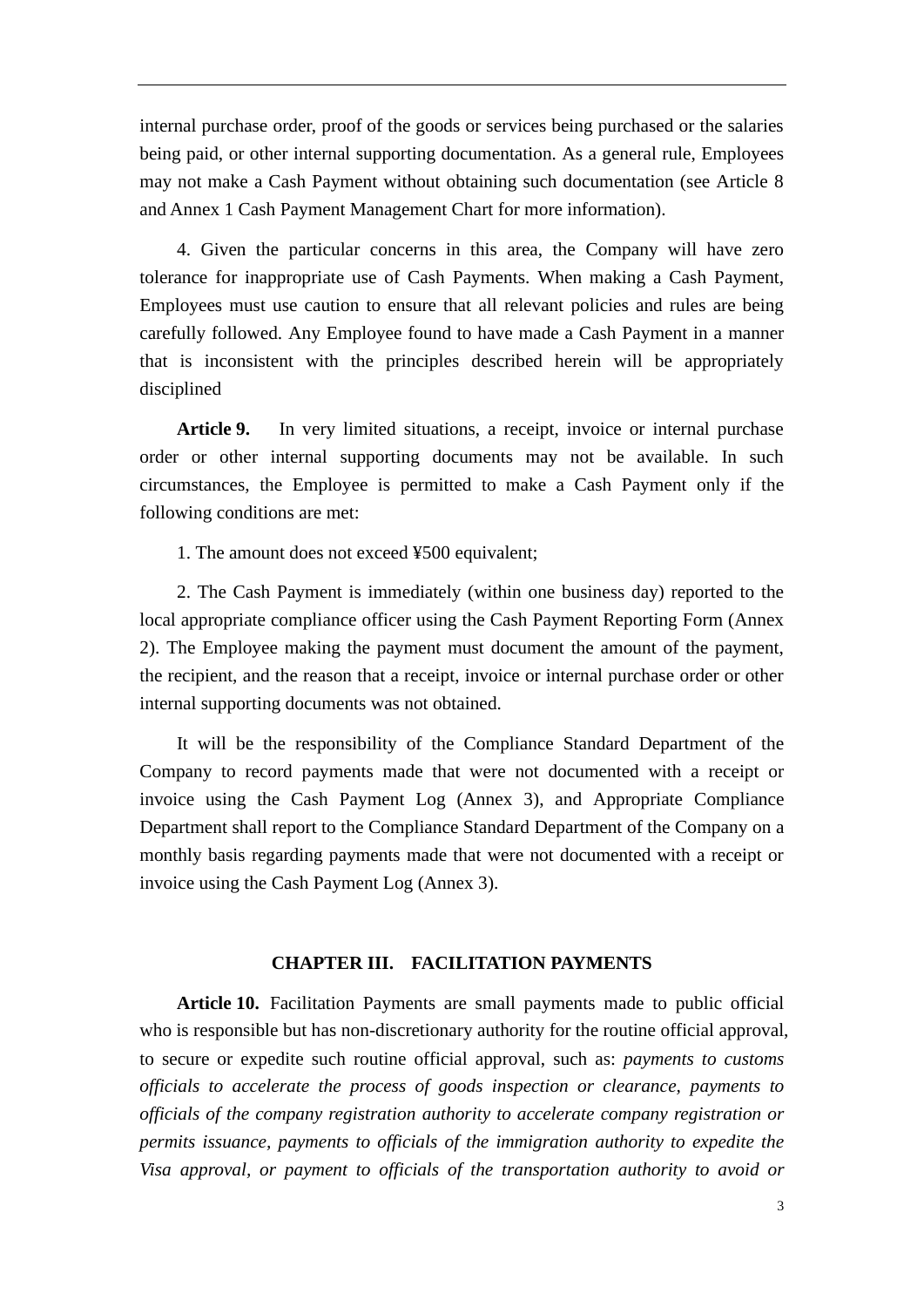*reduce fines and other expenses.*

**Article 11.** In principle, the Company and subsidiaries are strictly prohibited from paying Facilitation Payments in any form, including cash, cash equivalents, bank transfers, or in kind, unless:

(1) The law of the host country allows such payments; or

(2) The personal health, freedom, or safety of the company's employees are under imminent threat and the Facilitation Payments could not be reasonably avoided under such circumstances; or

(3) Facilitation Payments are expressly permitted by other applicable international conventions or official documents of international organizations, and no corruption, fraud, collusion, coercion, obstruction or other improper conducts are involved in the payments.

**Article 12.** Even if the Facilitation Payments are allowed, the employee who makes such payment should truthfully fill out the Facilitation Payments Approval (or Filing) Form (Annex 4) prior to or after the payment (in case the pre-approval prior to the payment is indeed impossible), and submit it to the Appropriate Compliance Department and the Financial Department. The Facilitation Payments Approval (or Filing) Form shall include the details, such as the reasons, purpose, recipient, location, amount and payment method of such Facilitation Payment, and subject to the Company's relevant approval or filing procedures.

**Article 13.** All Facilitation Payments must be fully and accurately recorded in the Company's financial book and record.

## **CHAPTER IV. COMPLIANCE RECORDS AND DOCUMENTS MANAGEMENT**

**Article 14.** Sufficient supporting documents should support each Cash Payment to ensure the payment is truthful, legitimate, and reasonable and the transaction amount is accurate. The appropriate cashier should record each transaction in the daily cash or bank deposit journal after completion of the Cash Payment and should maintain the supporting documentation in accordance with the Company or Subsidiaries' document retention policies.

**Article 15.** The Appropriate Compliance Department has the authority to and shall audit the financial controls surrounding Cash Payments and Facilitation Payments periodically. Auditing includes steps to determine whether Cash Payments or Facilitation Payments are utilized only when necessary, are properly recorded, documented and accompanied with supporting documents, and comply with the ZTT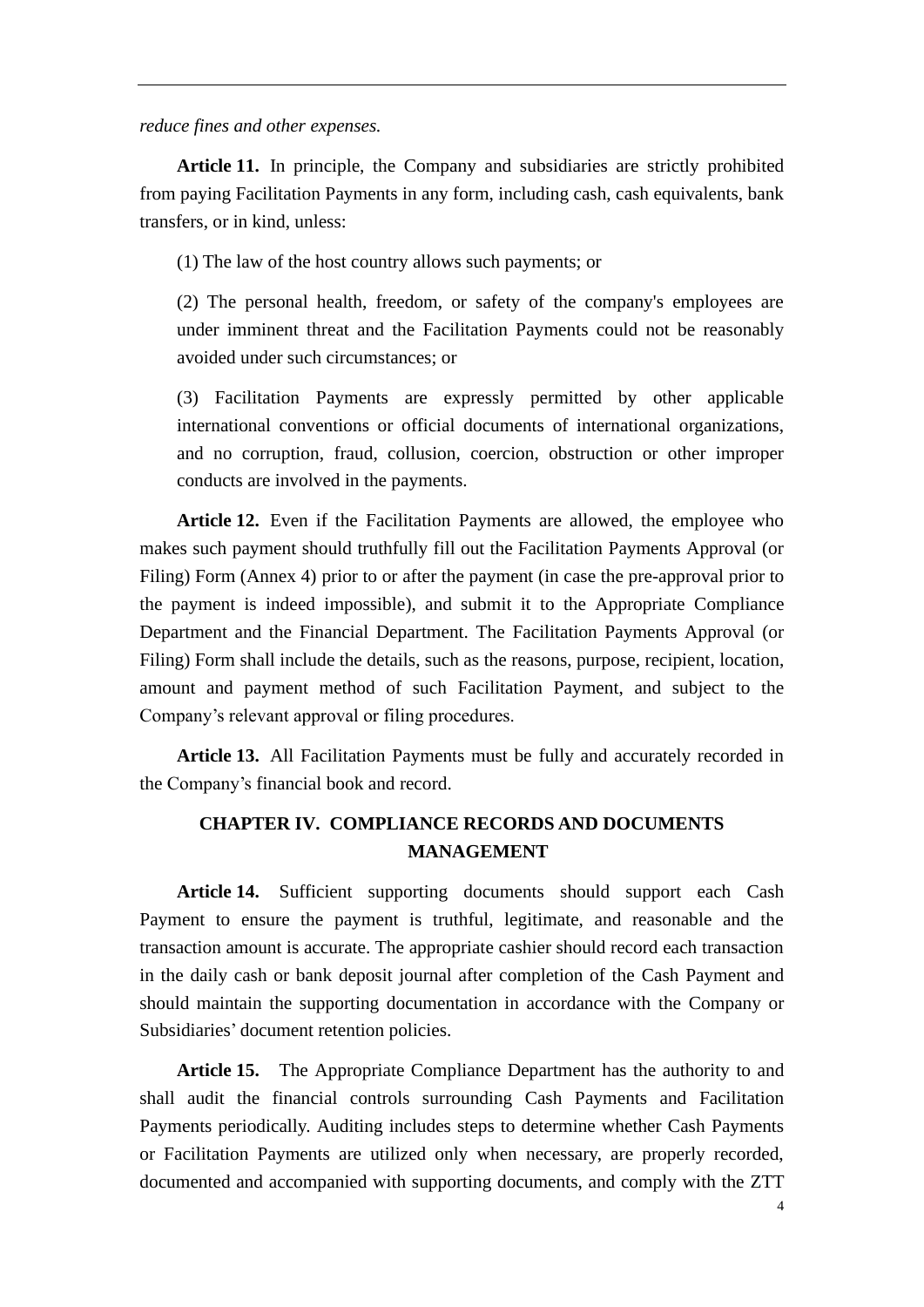Compliance Guidelines, ZTT Compliance Rules on Gifts and Hospitality, ZTT Compliance Rules on Donations and Sponsorship, and ZTT Compliance Rules on Third Party Due Diligence, and whether reasonable measures can be taken to avoid or limit the Cash Payments or Facilitation Payments.

**Article 16.** The Appropriate Compliance Department, in coordination with internal and external audit where necessary, *must* prepare a plan periodically and *must* utilize a risk-based approach to determine the location and frequency of the audits to ensure that the Rules and regulations, the management process and implementation effect regarding Cash Payment in the Company or Subsidiaries comply with the applied laws and compliance polices.

**Article 17.** Each audit will be accompanied by a report detailing any failures observed. Such reports will be maintained by the Appropriate Compliance Department and shared with the Compliance Standard Department of the Company upon its request.

#### **CHAPTER V. DISCIPLINE**

**Article 18.** Failure to comply with the Rules will be grounds for disciplinary action, up to and including termination of employment, consistent with the Company's disciplinary process and any applicable laws.

**Article 19.** Employees and third parties who violate the anti-corruption laws and relevant regulations may face prosecution by the investigating agency, and may result in fines and/or imprisonment.

#### **CHAPTER VI. SUPPLEMENTARY PROVISIONS**

**Article 20.** Any questions concerning the Rules should be addressed to the appropriate compliance department.

**Article 21.** The Compliance Standard Department, on behalf of the Company, exercises the supervision on the implementation of this Rules in its departments, and it has the ultimate right to instruct and interpret the implementation of this Rules.

### **ANNEXES**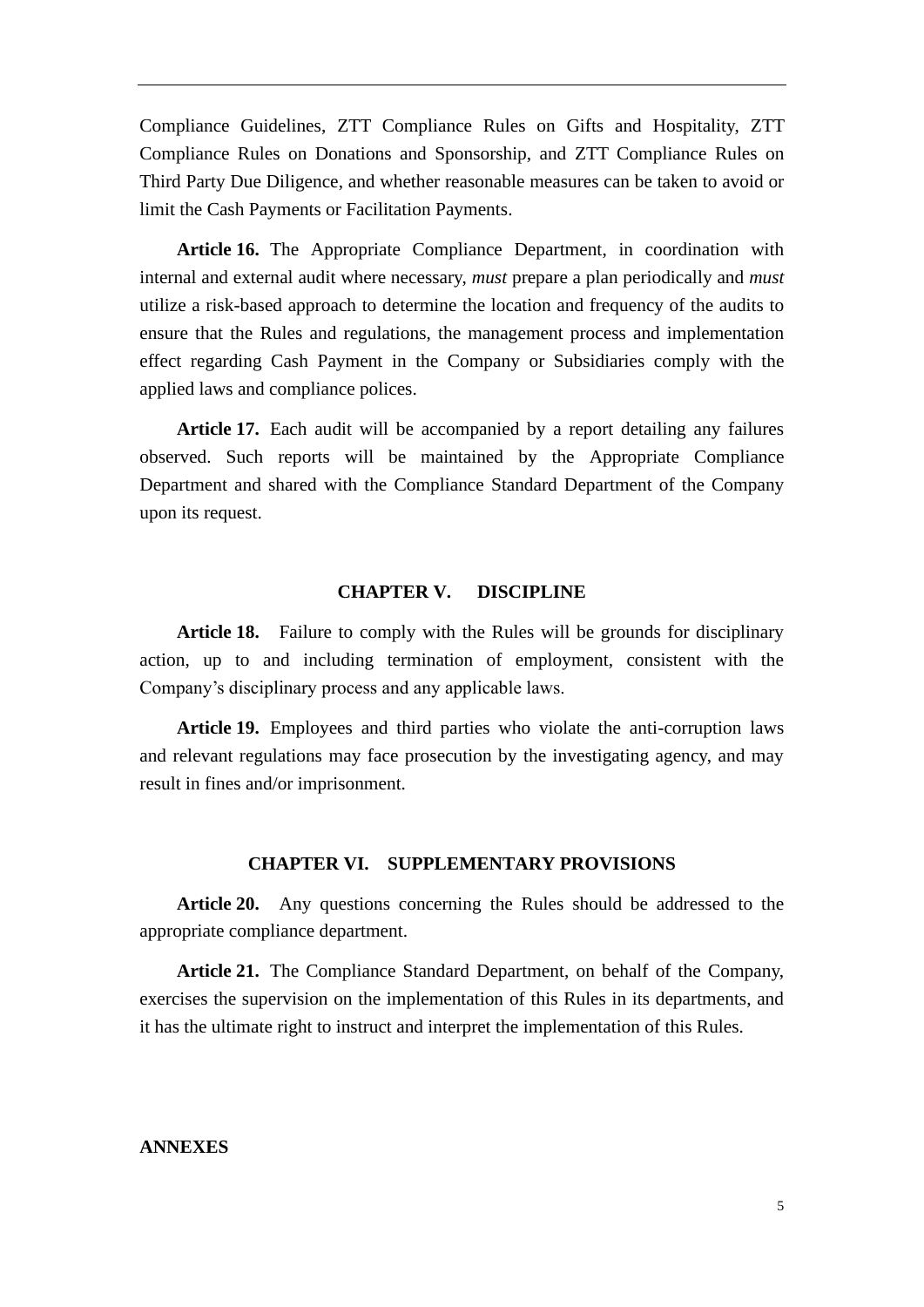- Annex 1: Cash Payment Management Chart
- Annex 2: Cash Payment Reporting Form
- Annex 3: Cash Payment Log
- Annex 4: Facilitation Payments Approval (Filing) Form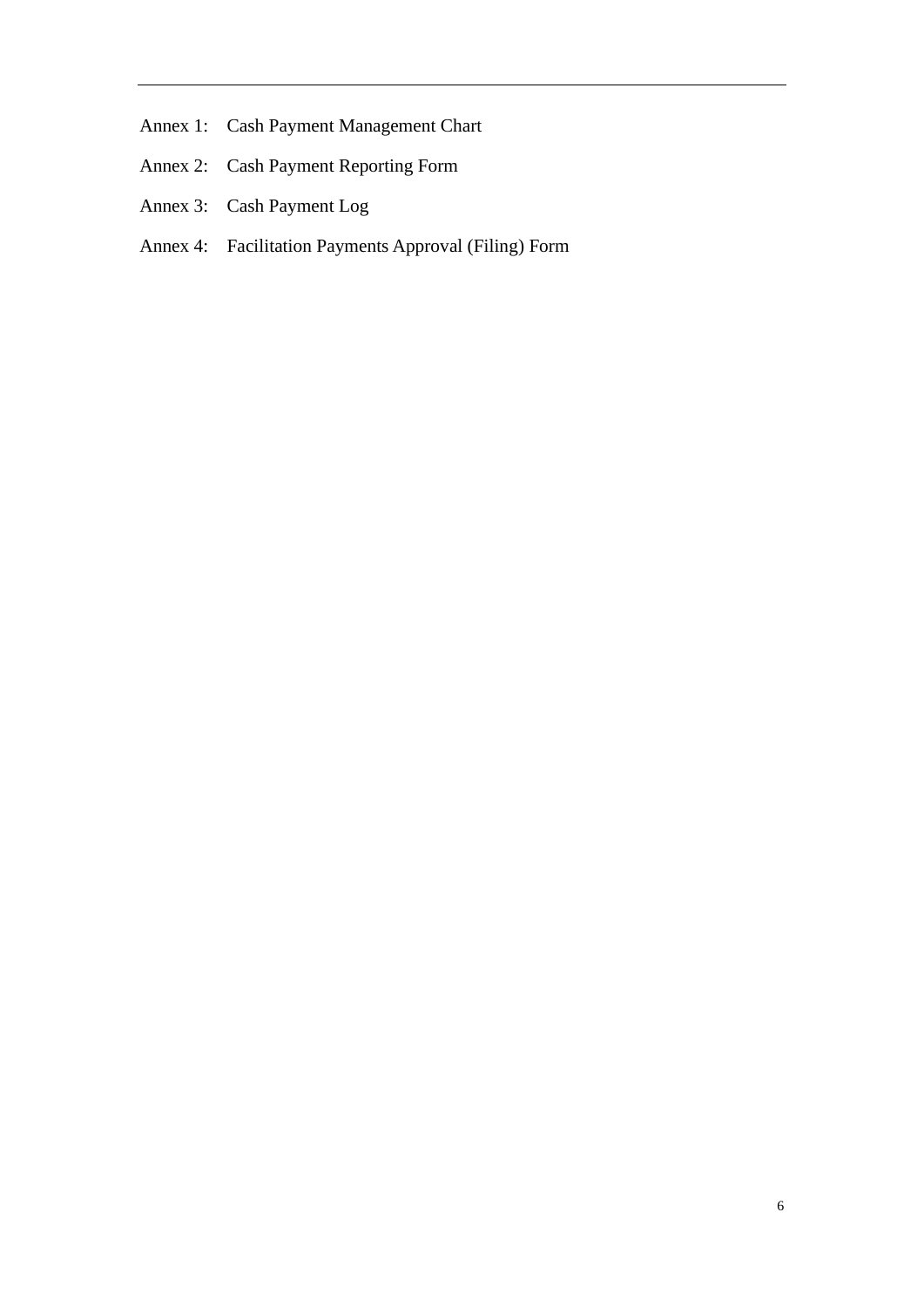### **Annex 1: Cash Payment Management Chart**

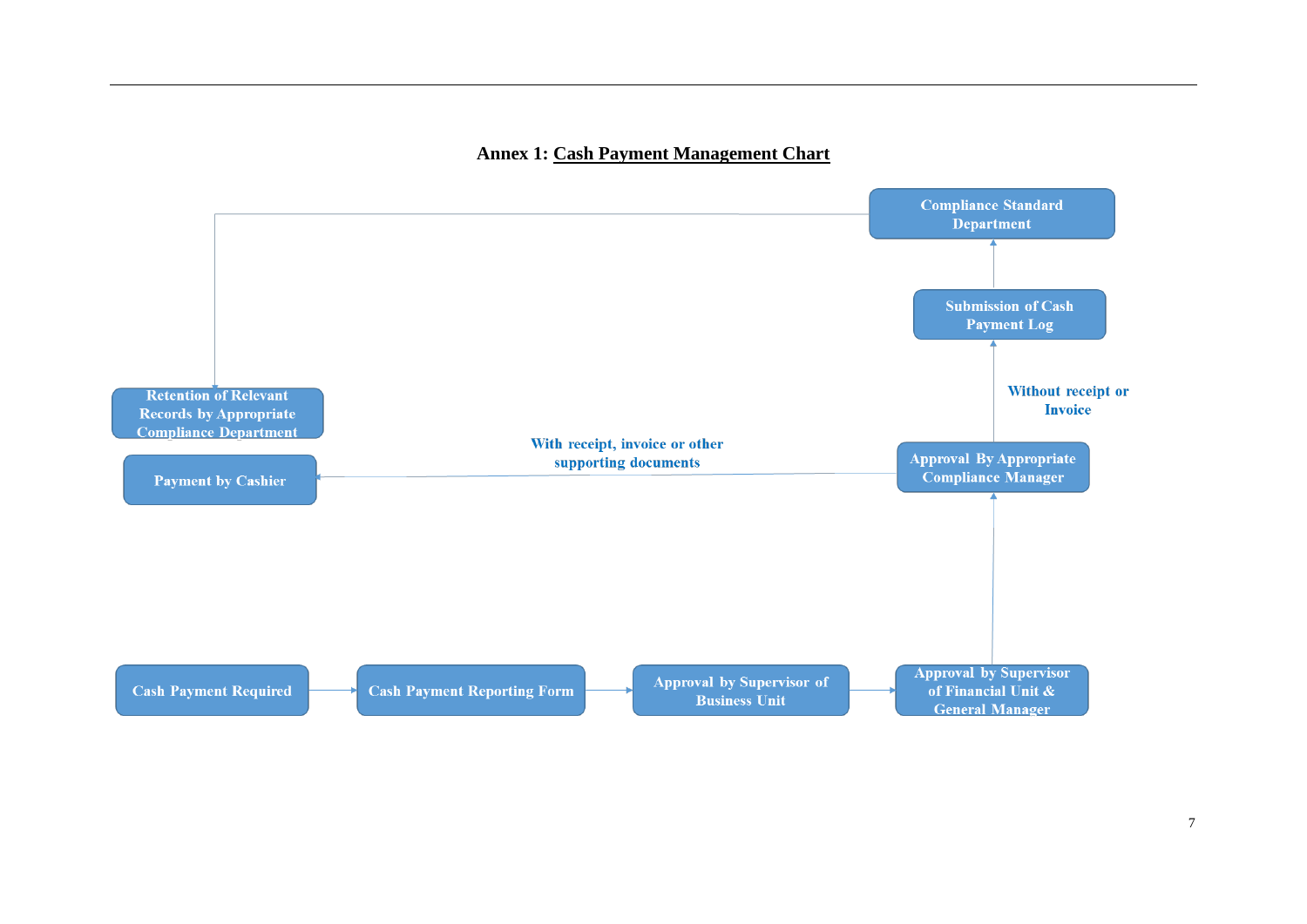# **Annex 2: Cash Payment Reporting Form**

| <b>Reporting Employee</b> |  |
|---------------------------|--|
| <b>Employee Position</b>  |  |
|                           |  |
| Company & Department      |  |
| Date of Report            |  |

| Recipient of Payment          |  |
|-------------------------------|--|
| Services or goods             |  |
| provided (or salary paid if   |  |
| applicable) and uses          |  |
| Reasons for Cash              |  |
| Payment                       |  |
|                               |  |
|                               |  |
| Currency                      |  |
| Amount                        |  |
| Converted<br><b>RMB</b><br>to |  |
| Amount                        |  |
| Explanation for Lack of       |  |
| Supporting                    |  |
| Documentation                 |  |
|                               |  |
|                               |  |
|                               |  |
|                               |  |

| <b>Reporting Employee:</b> | Supervisor of Business Unit:              |
|----------------------------|-------------------------------------------|
| Position:                  | Supervisor of Financial Unit:             |
| Company/Dept.:             | <b>General Manager</b>                    |
| Date:                      | Date:                                     |
|                            |                                           |
|                            | <b>Appropriate Compliance Department:</b> |
|                            | Date:                                     |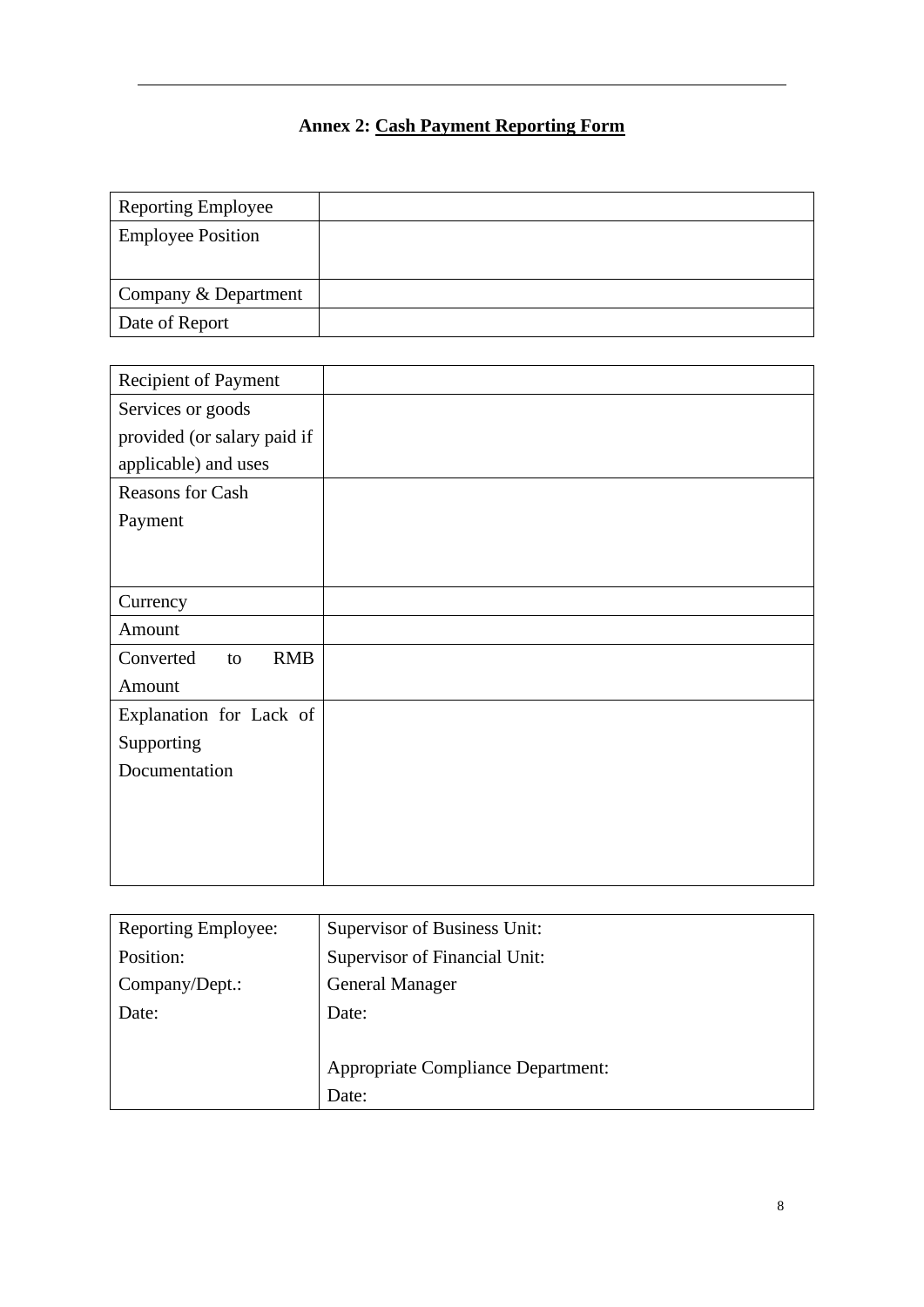## **Annex 3: Cash Payment Log**

| ate | Amount | Name of Reporting Employee | Name of Recipient | Reason for Lack of Documentation |
|-----|--------|----------------------------|-------------------|----------------------------------|
|     |        |                            |                   |                                  |
|     |        |                            |                   |                                  |
|     |        |                            |                   |                                  |
|     |        |                            |                   |                                  |
|     |        |                            |                   |                                  |
|     |        |                            |                   |                                  |
|     |        |                            |                   |                                  |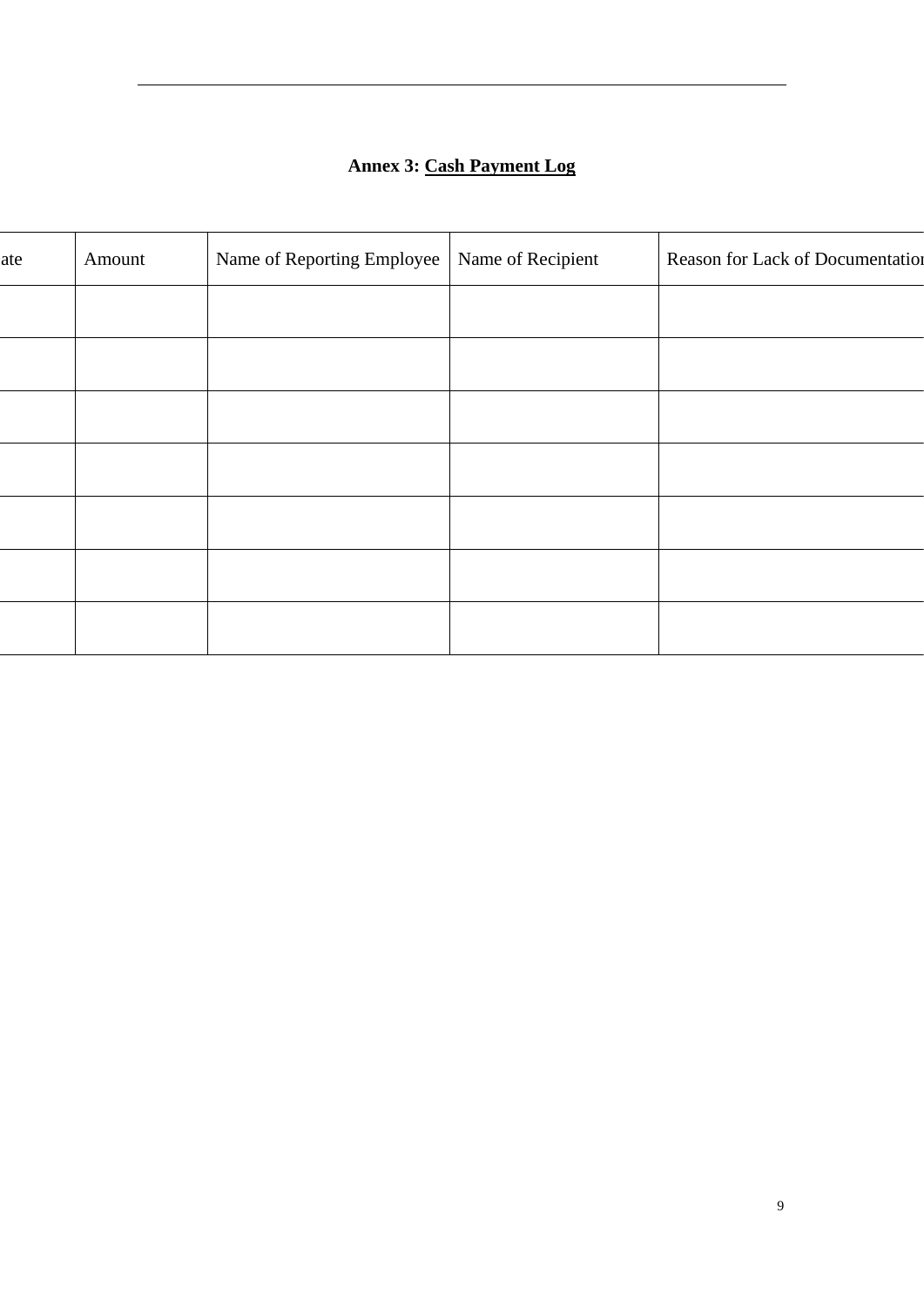# **Annex 4: Facilitation Payments Approval (Filing) Form**

| <b>Applicant (Filing Person)</b> |  |
|----------------------------------|--|
| Position                         |  |
| Department                       |  |

| The Recipient of Facility<br>Payments                                                                                                                   |  |
|---------------------------------------------------------------------------------------------------------------------------------------------------------|--|
| The Reasons of Facility<br>Payments                                                                                                                     |  |
| The Purpose of Facility<br>Payments                                                                                                                     |  |
| The Location of Facility<br>Payments                                                                                                                    |  |
| The Payment Method of<br><b>Facility Payments</b>                                                                                                       |  |
| The Currency of Facility<br>Payments                                                                                                                    |  |
| The Amount of Facility<br>Payments                                                                                                                      |  |
| in<br><b>RMB</b><br>(i f)<br>Amount<br>applicable)                                                                                                      |  |
| Explanation of the reason<br>the<br>why<br>application<br>cannot be submitted prior<br>Facilitation<br>the<br>to<br>Payment was made (if<br>applicable) |  |